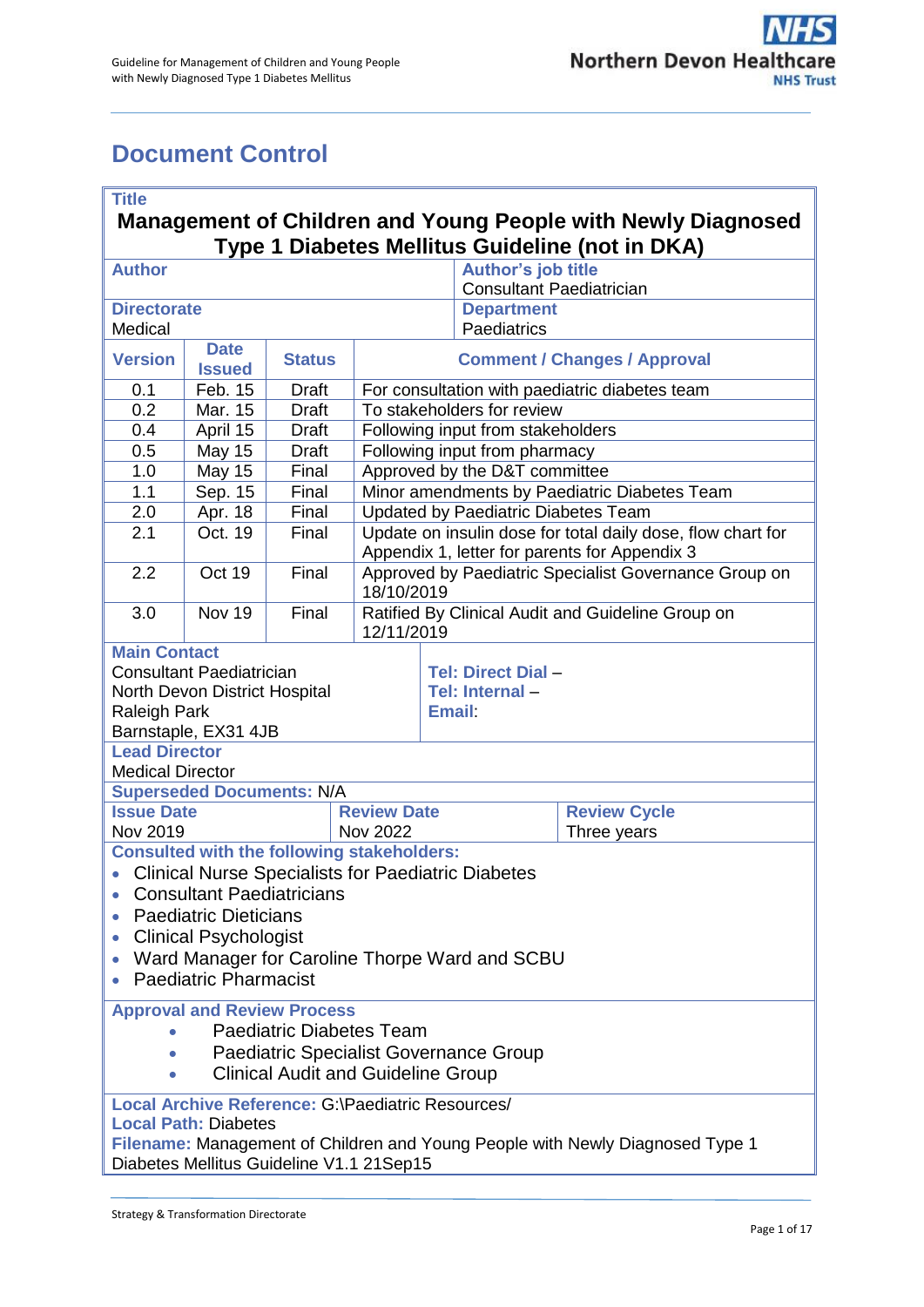| Policy categories for Trust's internal | <b>Tags for Trust's internal website (Bob)</b> |
|----------------------------------------|------------------------------------------------|
| <b>website (Bob)</b>                   | Insulin, Paediatrics, Diabetes                 |
| Paediatrics/Diabetes                   |                                                |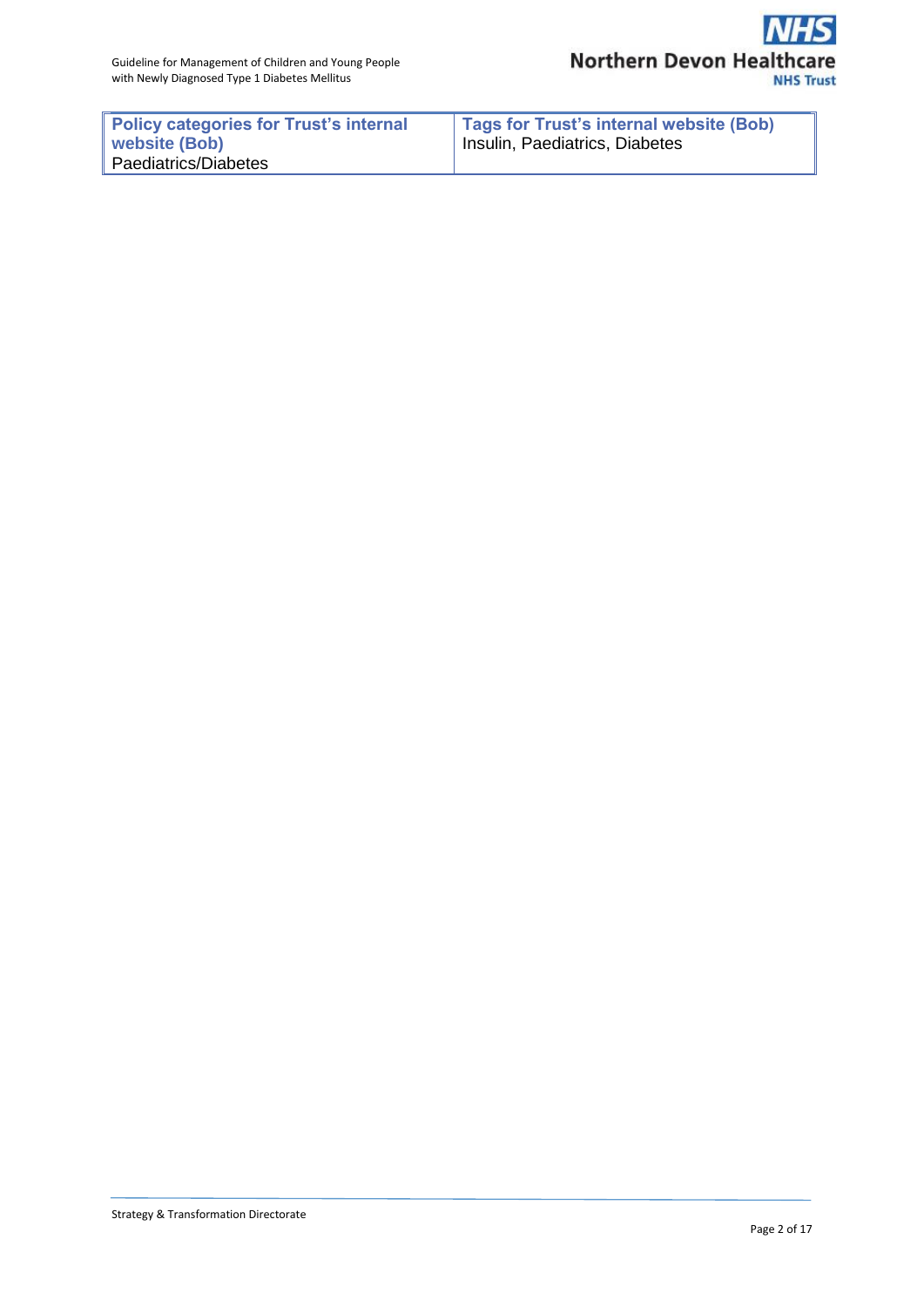# **CONTENTS**

| 1. |  |
|----|--|
| 2. |  |
| 3. |  |
| 4. |  |
| 5. |  |
| 6. |  |
| 7. |  |
| 8. |  |
| 9. |  |
|    |  |
|    |  |
|    |  |
|    |  |
|    |  |
|    |  |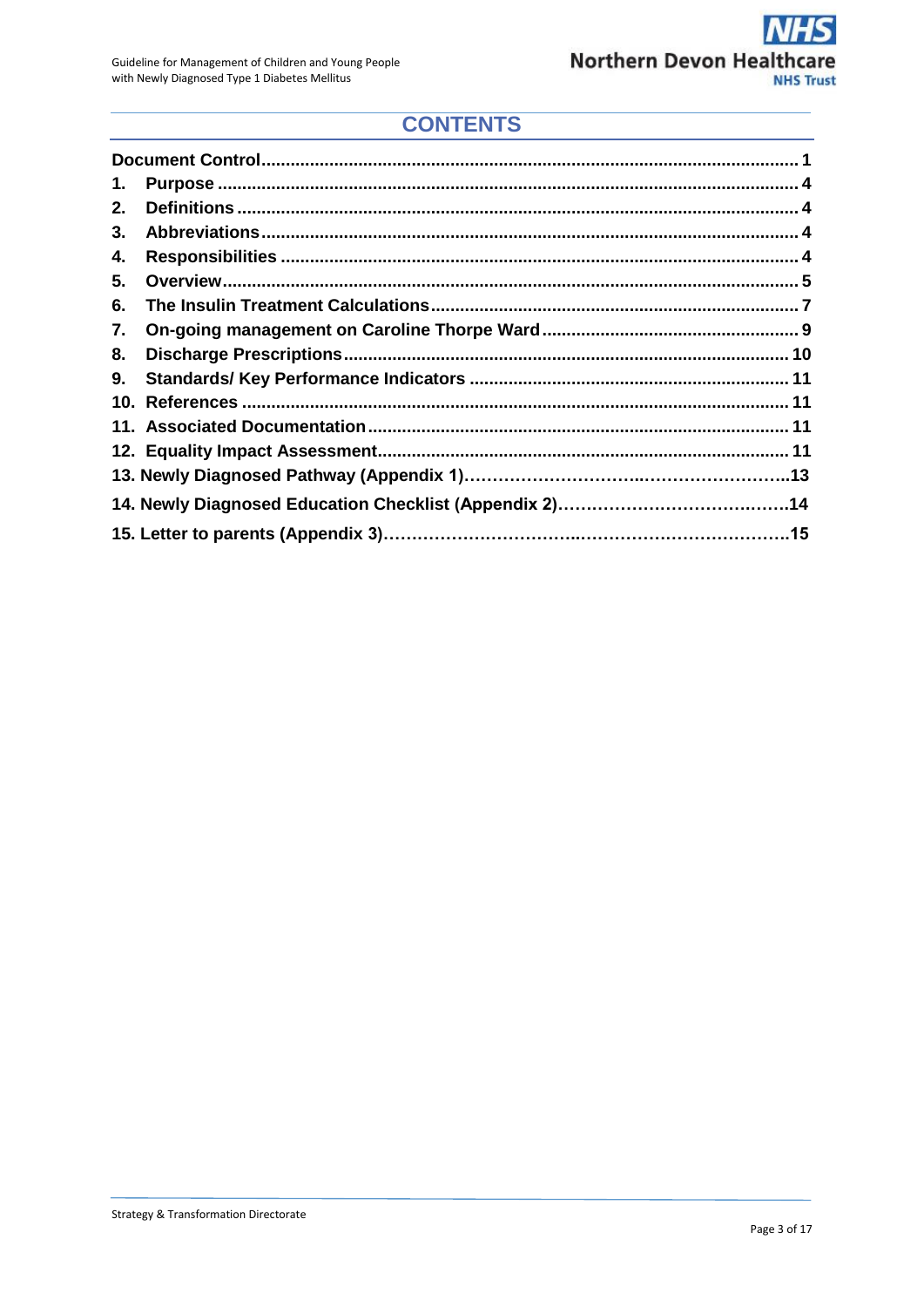### <span id="page-3-0"></span>**1. Purpose**

The purpose of this document is to detail the process for the management of children and young people newly diagnosed with type 1 diabetes mellitus, but NOT in diabetic ketoacidosis (DKA).

For the management of children and young people in DKA refer to the separate 'Southwest Paediatric Diabetes Regional Network Integrated Care Pathway for Children and Young People with Diabetic Ketoacidosis.'

The guideline is to be used by paediatrics medical and nursing staff at North Devon District Hospital. It is for the care of children and young people up to the age of 18 years. Please print off a copy for the medical notes at the time of admission (or at resolution of DKA when starting subcutaneous insulin injections).

# <span id="page-3-1"></span>**2. Definitions**

Type 1 Diabetes Mellitus is diagnosed by:

a) The presence of classic presenting symptoms - polyuria, nocturia, polydipsia, lethargy, and weight loss. The 4Ts – Toilet, Thirst, Tired, Thinner (Diabetes UK).

AND

b) The presence of a random laboratory blood glucose of >11.1mmol/L or fasting laboratory glucose concentration of >7mmol/L.

 If these two conditions are met commence insulin (see below) and inform the family that a diagnosis of Type 1 Diabetes Mellitus is likely.

### <span id="page-3-2"></span>**3. Abbreviations**

**DKA** = Diabetic Ketoacidosis **PDT** = Paediatric Diabetes Team **CNS** = Clinical Nurse Specialist (in Paediatric Diabetes) **TDD** = Total Daily Dose (of insulin)

# <span id="page-3-3"></span>**4. Responsibilities**

### **4.1. Role of Consultant Paediatricians and CNS**

 Ensuring that medical staff are aware of the guideline and that it is followed

#### *Role of Nursing Staff on Caroline Thorpe Ward*

Ensuring that the guideline is followed.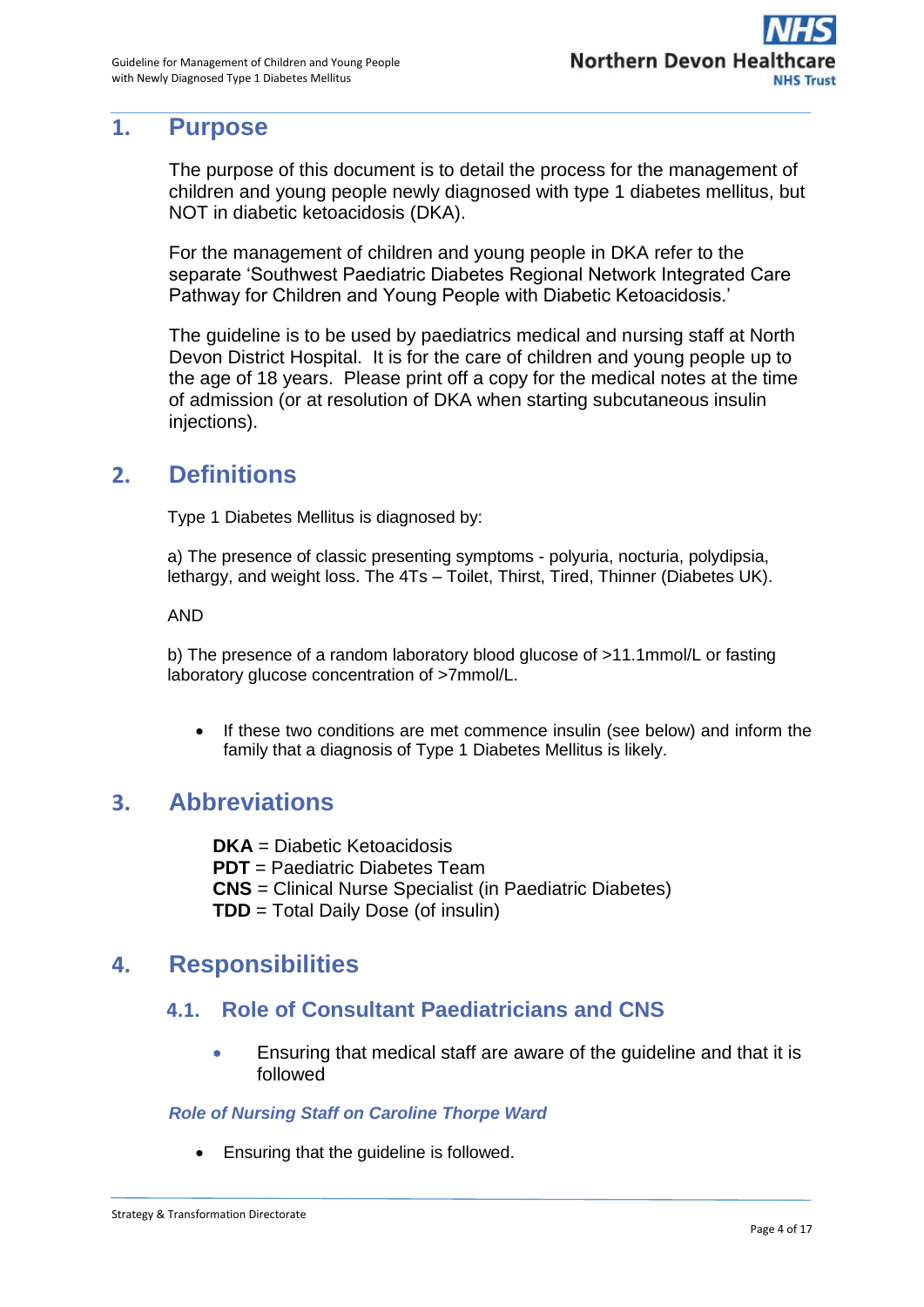- Ensuring that all professional groups within the PDT (see below) are informed of referrals for newly diagnosed patients with diabetes by phone as soon as possible on the first working day.
- The PDT are:

Consultant Paediatricians – Dr John-Paul Smith CNS – Richard Todd and Beverly Anderson Dietitians – Claire Morgan and Lindsey Cook Clinical Psychologist – Dr Joanne Crossley

# <span id="page-4-0"></span>**5. Overview**

### **5.1. When to Use this Guideline**

- This guideline is for the initiation of subcutaneous insulin in one of the following two patient groups:
- a) Children and young people with a new diagnosis of type 1 diabetes mellitus, who are **NOT** in DKA. These will be patients who are: Clinically well, venous pH >7.3, not >5% dehydrated, tolerating oral fluids, not vomiting, with a GCS 15/15.

#### **If the patient is in DKA, refer to the** *Southwest Paediatric Diabetes Regional Network Integrated Care Pathway for Children and Young People with Diabetic Ketoacidosis (available in ED / Caroline Thorpe Ward / paediatrics shared drive)***.**

- b) Children and young people who have been newly diagnosed with diabetes who were in DKA and are now clinically well enough to be commenced on subcutaneous insulin and fit the above criteria.
- Use the Newly Diagnosed Pathway (Appendix 1)
- Contact the on-call CNS and Consultant Paediatrician on referral of the child and prior to assessment if during working hours. It is possible that the child will not require admission to hospital and can be managed at home.
- If at any point the patient looks unwell, starts vomiting, or blood ketones rise – then **revert back to the DKA protocol.**

### **5.2. Assessment**

- A child or young person with symptoms of diabetes must be seen and assessed on the same day as referral.
- Out of hours a message must be left on the CNS mobile phone. The CNS working hours are available on Caroline Thorpe Ward or via switchboard.
- This guideline should be printed and put in the medical notes for reference. Initial clerking to include full history and examination,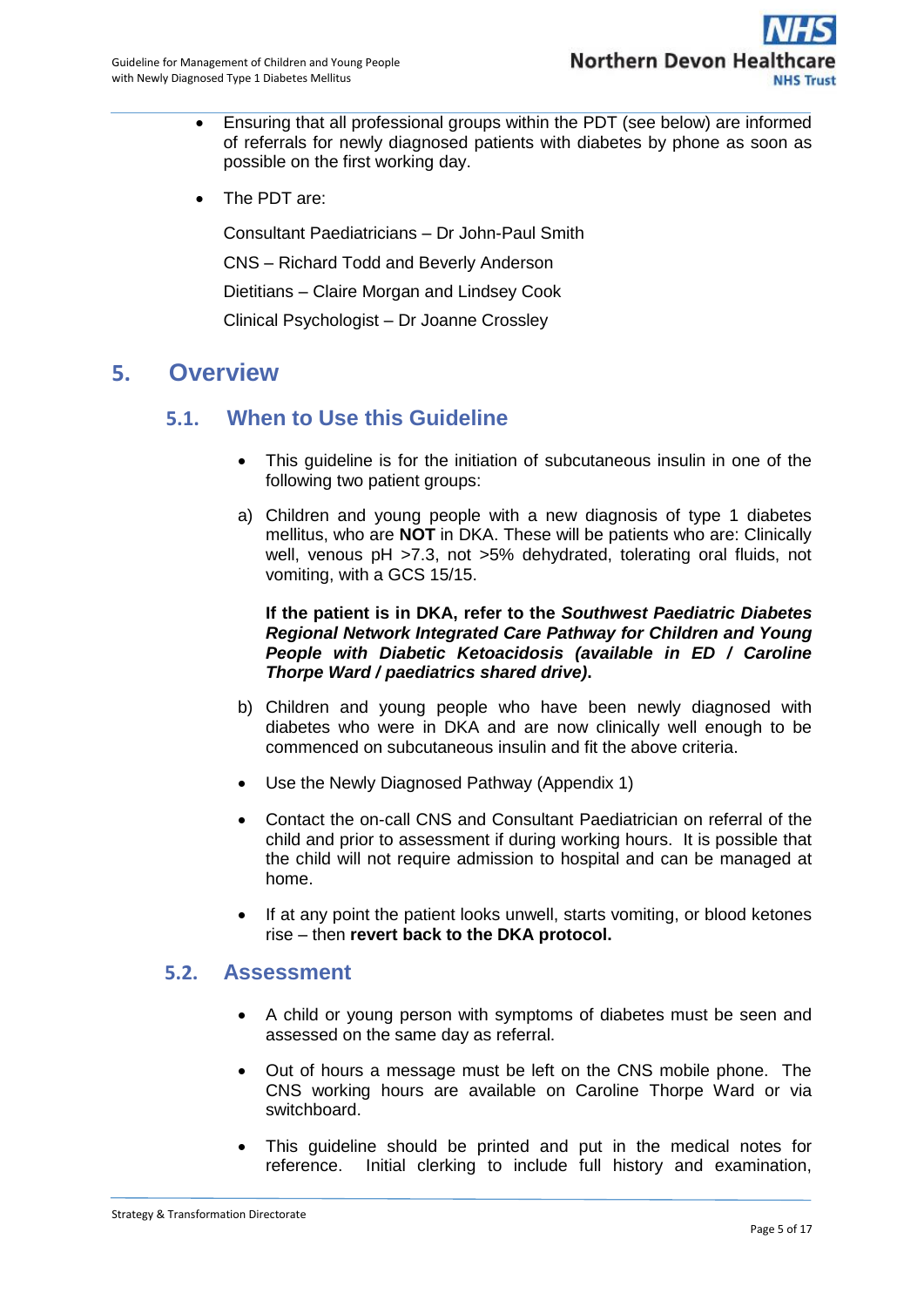recording height and weight (and plot on growth chart), and blood pressure.

- Bedside (capillary): Glucose and ketones.
- Venous blood tests: Laboratory glucose, Blood gas, U+Es, FBC, Vitamin D, Coeliac screen (TTG and IgA), TSH, HbA1c, Anti-GAD and IA2 antibodies, Anti-thyroid (TPO) antibodies.

### **5.3. Principles of Management**

- The aim is to start children on a regimen that will match their lifestyle, not to change what the patient eats to fit the insulin they have taken.
- The 'basal-bolus' regimen (also known as 'MDI') with carbohydrate counting is the treatment regimen best suited to this. The regimen is designed to allow a more physiological insulin level during the day, altering the dose of rapid-acting insulin to fit what and when the child eats.
- If an admission to the ward is required the discharge is agreed by the PDT and the family on a case-by-case basis.
- As part of multi-disciplinary team care the child should be seen by the dietician and clinical psychologist as soon as can be arranged after diagnosis. The child's named nurse on Caroline Thorpe Ward should co-ordinate the schedule so that the CNS, diabetes doctor, dietitian and psychologist can meet with the child and family during the hospital admission.
- Families, children and young people with diabetes benefit from consistent, clear, positive messages.

### **5.4. The Two Components of a Basal-Bolus Regimen**

- Basal: A long-acting insulin given at the same time of day (usually once a day) to provide the background dose. Insulin glargine (Lantus) is usually used at NDDH.
- Bolus: A dose of rapid-acting insulin with each carbohydrate intake, with an added 'correction' dose if necessary to correct for a glucose level >6mmol/l. Novorapid insulin is usually used at NDDH. Only one correction dose can be given per each 4-hour period.

# <span id="page-5-0"></span>**6. The Insulin Treatment Calculations**

 Please use the calculations below and involve the child and parents. The child and family are taught carbohydrate counting from the first dose. Record all calculations in the medical notes.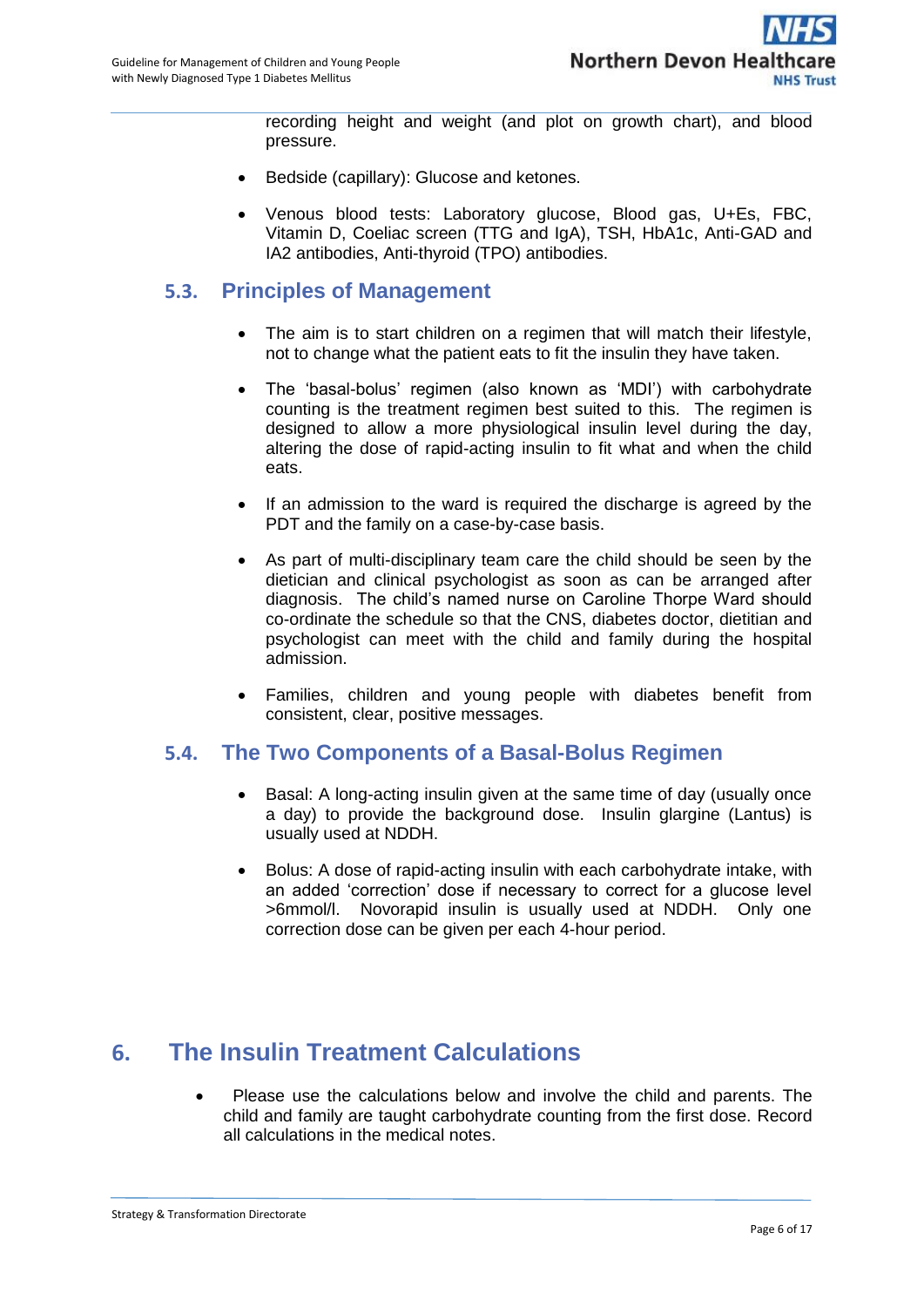- The starting doses are estimates and will be adjusted by the CNS with each subsequent dose.
- Insulin prescribing must be by the CNS, registrar or consultant. All insulin doses must be prescribed in 'units', never 'U' or 'IU' to avoid drug errors. Insulin doses should be prescribed to the nearest 1 unit.
- For rapid-acting insulin: Initial carbohydrate and correction ratios must be prescribed in the 'as required' section of the drug chart using the preprepared stickers.
- For long-acting insulin: This dose is unlikely to change for the first 3-5 days and must be prescribed in the 'regular' section of the drug chart.
- An insulin pen must be used for administration. Insulin must not be given by syringe.
- The parents, or the child, are encouraged to administer the insulin, with support, as soon as they are able i.e. day 1 of admission.

# **6.1. Calculation of the Total Daily Dose (TDD) of insulin**

• The TDD is 0.7 units / kg

Example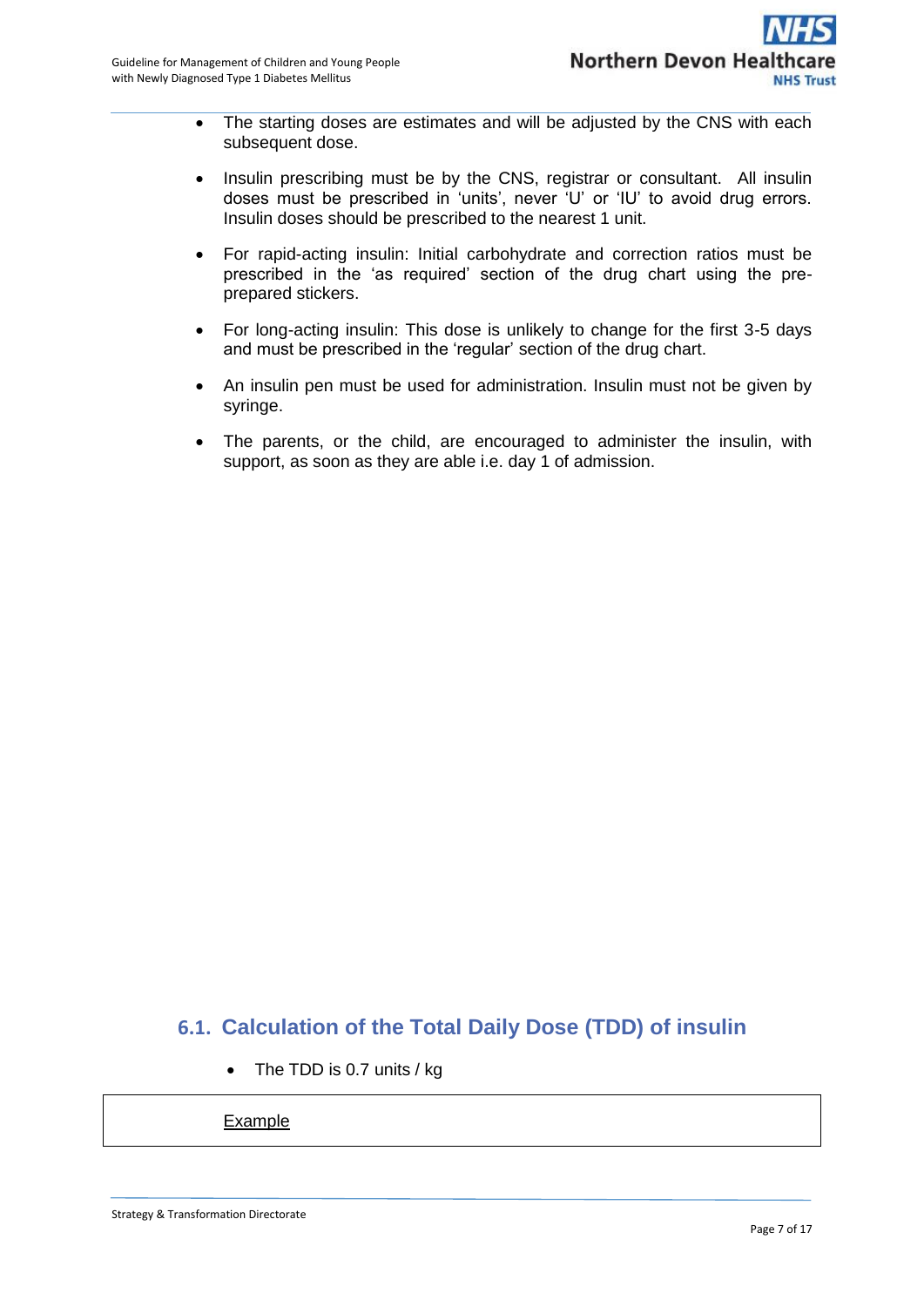Weight of patient on admission: 30kg

*TDD of insulin is 21 units*

# **6.2. Calculation of the long-acting (Lantus) insulin dose**

 $\bullet$  1/3 x TDD

#### Example

Weight of patient on admission: 30kg.

TDD of insulin is 21 units.

*Dose of (Lantus) insulin is: 1/3 x 21 = 7*

### **6.3. Calculation of the rapid-acting (Novorapid) insulin dose for carbohydrate intake**

- The dose, as a carbohydrate ratio, is calculated as follows:
- *500 / TDD = x (where 1 unit of insulin is given for x grams of carbohydrate)*
- The carbohydrate content of the meal / food is calculated using carbohydrate counting reference tables available on the ward.
- The lowest dose (minimum) carbohydrate ratio should be 1:40.

#### **Example**

Weight of patient 30kg and meal contains 100 grams of carbohydrate.

500 / 21 = 23.8 ( $\rightarrow$  round up to 24)

So, the carbohydrate ratio is 1:24 (or 1 unit of insulin per 24g of carbohydrate).

*Therefore, dose of (Novorapid) insulin is 4 units*

### **6.4. Calculation of the rapid-acting (Novorapid) insulin dose for the correction of hyperglycaemia**

- The dose, as a correction ratio, is calculated as follows:
- *100 / TDD = Ratio of 1 unit of insulin required to bring the blood glucose level down by Xmmol/L*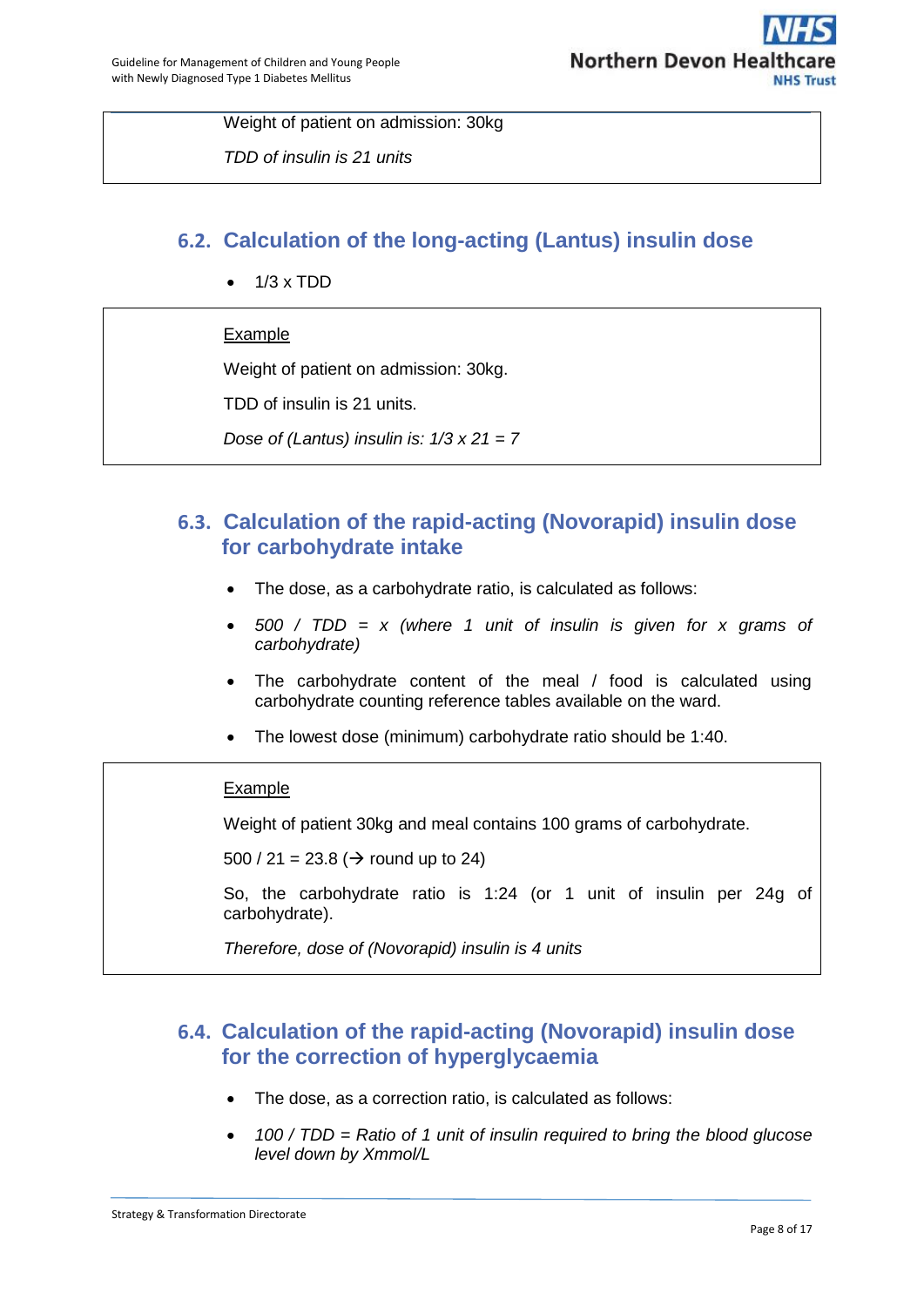Aiming for a 'normal' blood glucose level of 6mmol/l.

#### **Example**

Weight of patient 30kg and current bedside blood glucose level 21mmol/l.

Step 1. Calculate the correction ratio:  $100 / 21 = 4.8$  ( $\rightarrow$  round up to 5)

So, the correction ratio is 1:5 (or 1 unit of insulin required to bring the blood glucose level down by 5mmol/l).

Step 2. Calculate blood glucose difference above 6mmol/L: 21-6 = 15

*Therefore, dose of (Novorapid) insulin is 3 units.*

### **6.5. Add the 'carbohydrate intake dose' and the 'correction dose' together**

Give as one injection shortly before carbohydrate intake.

Example

Carbohydrate ratio dose: 4 units

Correction dose: 3 units

Add doses together: 4+3 = 7

*Give 7 units of rapid-acting (Novorapid) insulin before carbohydrate intake.*

# <span id="page-8-0"></span>**7. On-going management on Caroline Thorpe Ward**

- A dose of subcutaneous insulin should be given for every carbohydratecontaining meal or snack. The exception would be if the carbohydrate intake is insufficient to give a dose of insulin (i.e. calculates to less than 1 unit) – in which case no insulin should be administered.
- Blood glucose monitoring: Finger-prick blood glucose testing at least 4 times per day – before breakfast, lunch, evening meal and bedtime. Do additional tests if the child appears unwell or has unusual behaviour.
- Target blood glucose levels are 4-7mmol/l before meals, less than 9mmol/L at other times.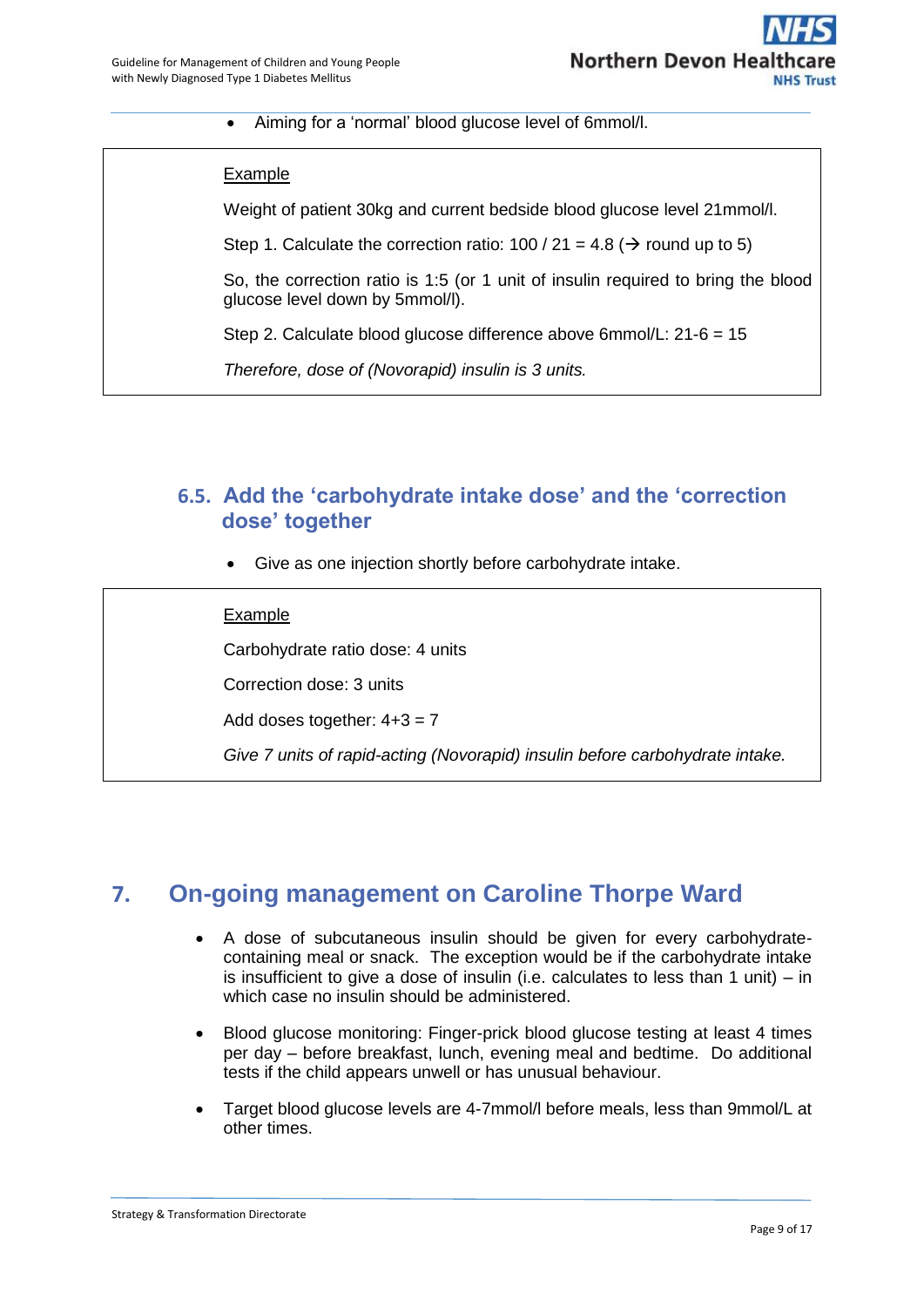- Hypoglycaemia in type 1 diabetes is defined at a blood glucose level of less than 4mmol/l. This needs to be treated by immediately. Refer to the NDDH guideline 'Hypoglycaemia Guideline for Children and Young People (age 0-18 years) with Type 1 Diabetes ' which is in the paediatric resources folder on the shared drive.<sup>1</sup>
- Clinical Nurse Specialists should make initial decisions about changes to insulin doses.
- Diabetes education should be initiated by the admitting team medical and nursing staff. The education checklist (see Appendix 2) should be printed off and used during the admission. The Paediatric Diabetes Team uses a structured approach to education, which may be delivered in the hospital or the home setting. This includes the newly diagnosed 'bag' and DeApp (on iPad). The checklist can then be completed by the CNS after discharge from hospital, and filed in the medical notes once complete (ideally at the first clinic appointment).
- Parents should be encouraged to take time off work suggest 2 weeks. Use or amend the 'letter to parents' in Appendix  $3 -$  discuss and give this to the parents as soon as possible.
- Follow-up will be in a paediatric diabetes clinic aim for first appointment within 6 weeks of discharge home. First appointment should be for one hour and will be arranged by the CNS.
- TTAs should be prepared well in advance of discharge. They should be prepared at the time of the initial admission and prescription to avoid delays in discharge.
- The child's GP should receive a discharge letter within one week. A copy should also be sent to the Paediatric Diabetes Team.

# <span id="page-9-0"></span>**8. Discharge Prescriptions**

### **8.1. On letter to GP for repeat prescription**

| Insulin:<br>Lantus - 3ml Penfill cartridge<br>NovoRapid - 3ml Penfill cartridge | <b>Blood glucose testing strips:</b><br>Accu-check Aviva 200 per month |  |  |  |
|---------------------------------------------------------------------------------|------------------------------------------------------------------------|--|--|--|
| Lancets:                                                                        | <b>Blood ketone testing:</b>                                           |  |  |  |
| Fastclix 200 per month                                                          | Freestyle Optium ketone test strips                                    |  |  |  |
| Needles:                                                                        | 'GlucoGel' (3x 25g tubes)                                              |  |  |  |
| 4mm BD Fine Needles 200 per month                                               |                                                                        |  |  |  |
| 'Sharps' disposal bin 1 litre                                                   | BD safeclip disposal system                                            |  |  |  |
| Lantus 'JuniorSTAR' injecting pen                                               | Novopen (or Echo 1/2 unit pen) injecting pen                           |  |  |  |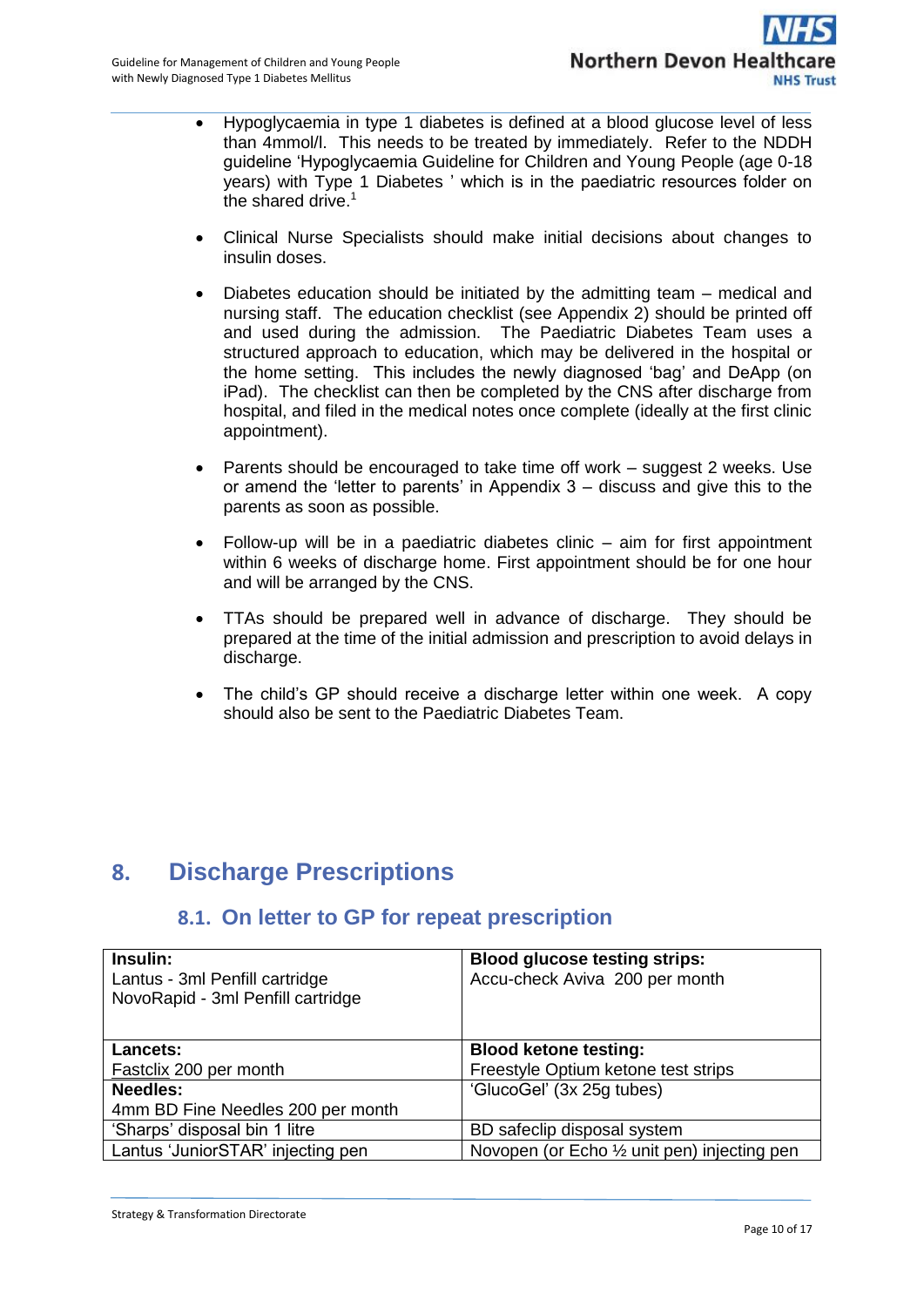for Novorapid

### **8.2. Initial prescription to give to patients**

| From hospital pharmacy                 |
|----------------------------------------|
| Insulin:                               |
| NovoRapid - 3ml Penfill cartridge (x2) |
| Lantus - 3ml Penfill cartridge (x2)    |
| 'GlucoGel' (3x 25g tubes)              |
|                                        |

### **From GP**

BD safeclip disposal system

| <b>From ward stocks</b>        |
|--------------------------------|
| Needles:                       |
| 4mm BD Fine Needles - 1 box    |
| 'Sharps' disposal bin 1 litre  |
| Blood glucose testing strips:  |
| Accu-check Aviva - 1 box of 50 |
| Lancets:                       |
| Fastclix - 1 box               |
|                                |

| <b>From Paediatric Diabetes Team</b>                       |
|------------------------------------------------------------|
| Blood ketone testing:                                      |
| Freestyle Optium ketone test strips                        |
| Lantus 'JuniorSTAR' injecting pen                          |
| Novopen (or Echo 1/2 unit pen) injecting pen for Novorapid |

# <span id="page-10-0"></span>**9. Standards/ Key Performance Indicators**

### **9.1. Key performance indicators comprise:**

- All newly diagnosed children and young people with type 1 diabetes mellitus to be discussed with the Paediatric Diabetes Team within 24 hours of admission to hospital.<sup>2</sup>
- All newly diagnosed children and young people with type 1 diabetes should be seen by the Paediatric Diabetes Team on the same or next working day.<sup>2</sup>
- Evidence that the patient has received a structured education programme at diagnosis of type 1 diabetes mellitus.<sup>2</sup>

### **9.2. Process for Implementation and Monitoring Compliance and Effectiveness**

- Dissemination of guideline to medical and nursing staff in the Paediatrics department and onto BOB.
- Staff to be informed of any revised documentation.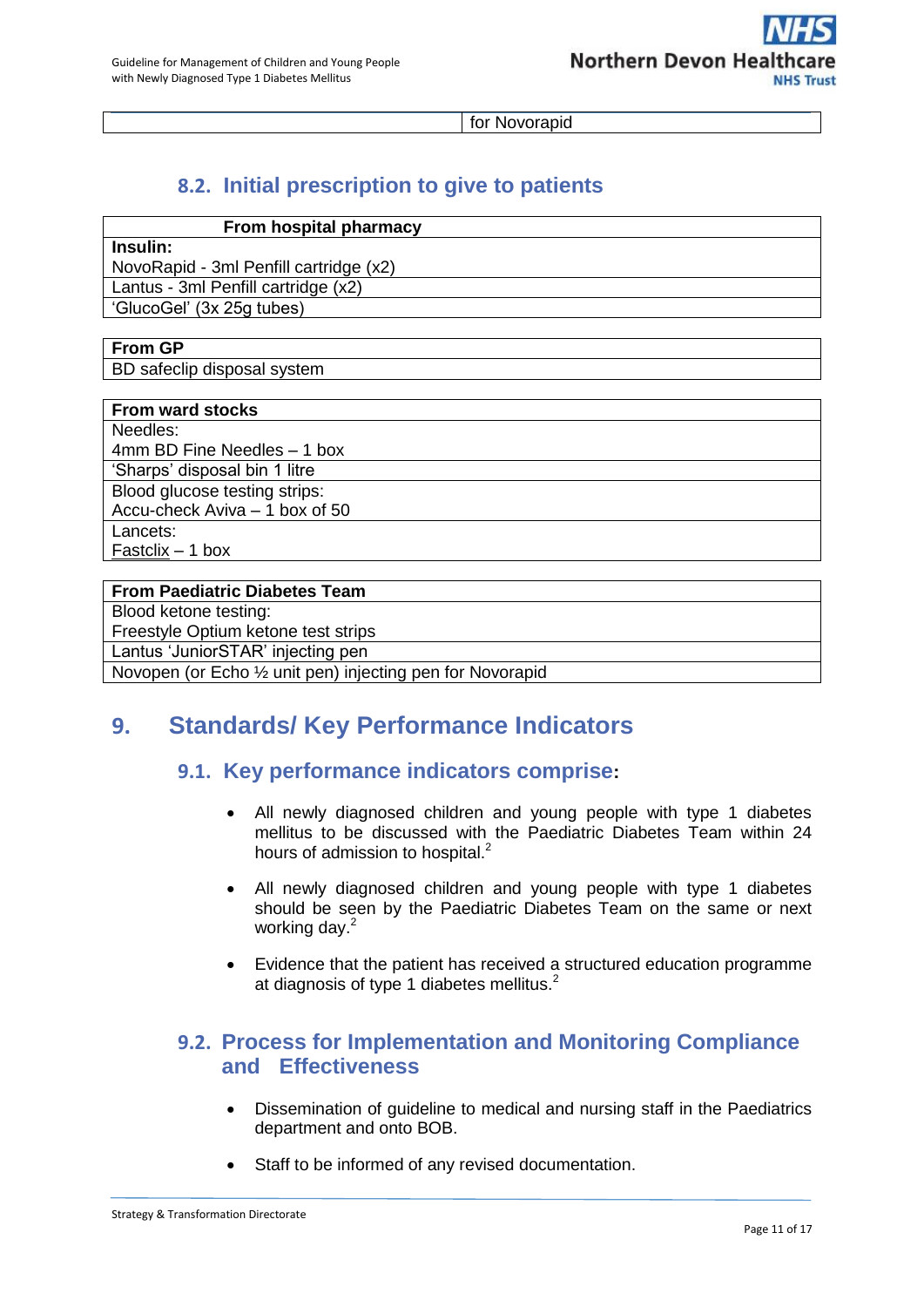- Non-adherence to the guideline should be reported by use of the Datix system. Incidents to be monitored and reviewed by the clinical governance team and in the Paediatrics Diabetes Team meetings.
- This guideline will be subject to an audit review by the Paediatrics Diabetes Team prior to the next review date.

# <span id="page-11-0"></span>**10. References**

- 1 'Hypoglycaemia Guideline for Children and Young People (age 0-18 years) with Type 1 Diabetes', NDDH Guideline 2016
- 2 Paediatric Diabetes Best Practice Tariff 2014/15

## <span id="page-11-1"></span>**11. Associated Documentation**

- Southwest Paediatric Diabetes Regional Network Integrated Care Pathway for Children and Young People with Diabetic Ketoacidosis, 2016
- Paediatrics Resources shared drive  $\rightarrow$  Diabetes folder

# <span id="page-11-2"></span>**12. Equality Impact Assessment**

| <b>Group</b>                  | <b>Positive</b><br><b>Impact</b> | <b>Negative</b><br><b>Impact</b> | <b>No</b><br><b>Impact</b> | <b>Comment</b> |
|-------------------------------|----------------------------------|----------------------------------|----------------------------|----------------|
| Age                           | Х                                |                                  |                            |                |
| <b>Disability</b>             |                                  |                                  | X                          |                |
| Gender                        |                                  |                                  | X                          |                |
| <b>Gender Reassignment</b>    |                                  |                                  | X                          |                |
| Human Rights (rights to       |                                  |                                  | X                          |                |
| privacy, dignity, liberty and |                                  |                                  |                            |                |
| non-degrading treatment),     |                                  |                                  |                            |                |
| marriage and civil            |                                  |                                  |                            |                |
| partnership                   |                                  |                                  |                            |                |
| Pregnancy                     |                                  |                                  | X                          |                |
| Maternity and                 |                                  |                                  | X                          |                |
| <b>Breastfeeding</b>          |                                  |                                  |                            |                |
| Race (ethnic origin)          |                                  |                                  | X                          |                |
| Religion (or belief)          |                                  |                                  | X                          |                |
| <b>Sexual Orientation</b>     |                                  |                                  | X                          |                |

**Table 1:Equality impact Assessment**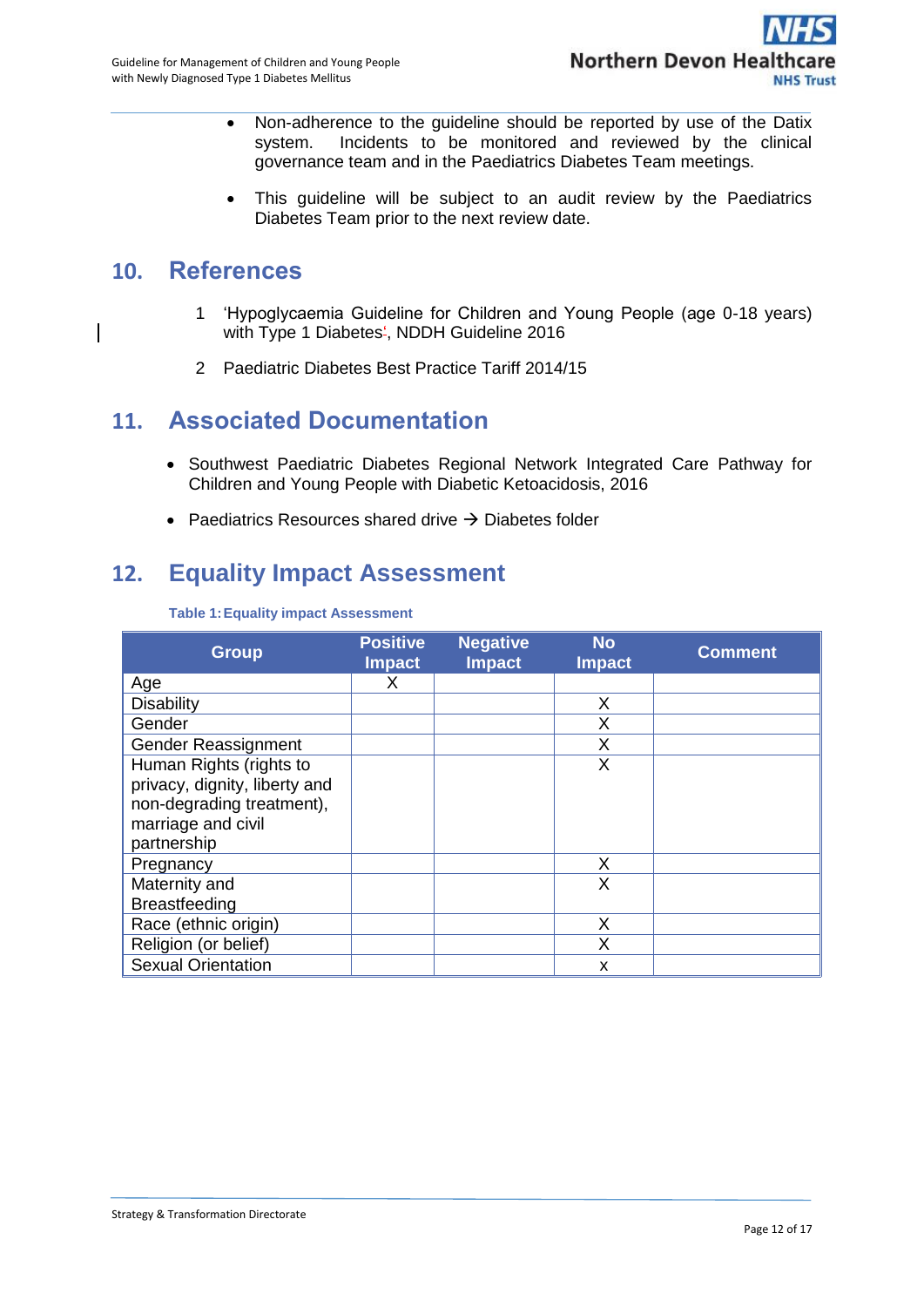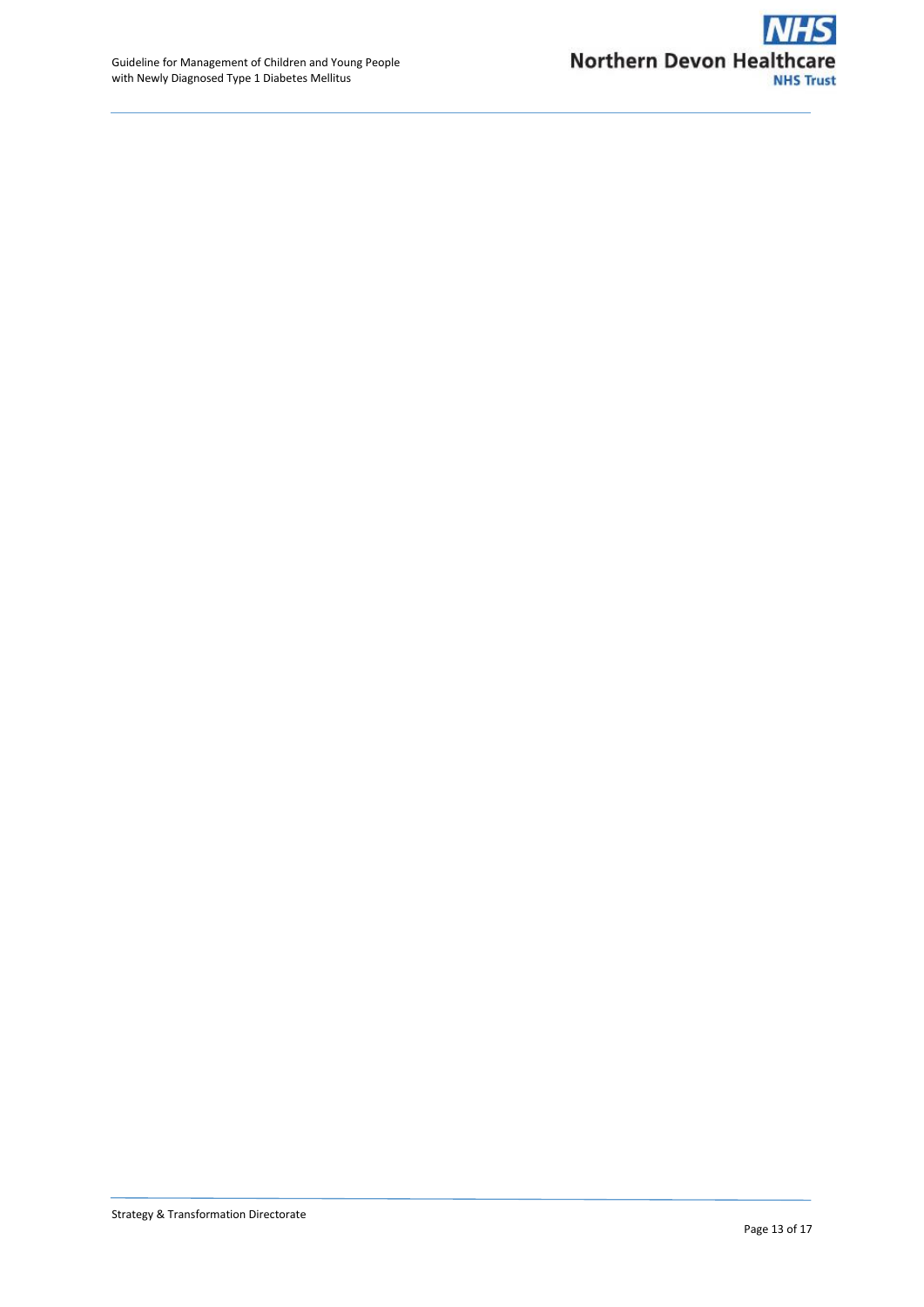## Appendix 1 - Children & Young Person's (CYP) Care Pathway for Newly Diagnosed Diabetes (aged < 18 years)



\*Bag (collect from diabetes nursing office) contains: Children's Diabetes Care Guide, dietetic leaflets, Carbs & Cals book, Novo booklet, BG diary, NDJDG information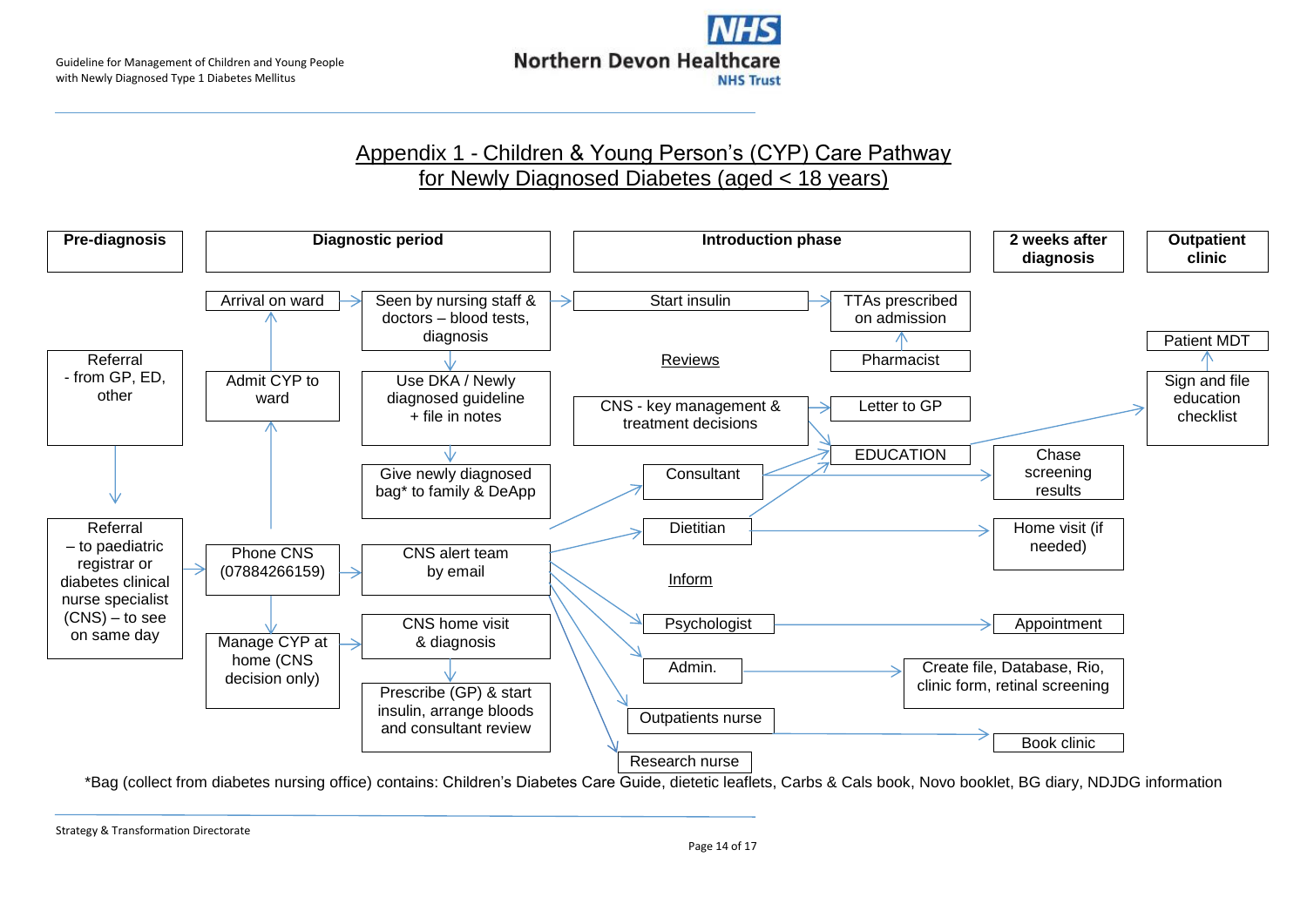# **Northern Devon Healthcare NHS Trust**

# **Paediatric Diabetes Clinical Nurse Specialist**

North Devon District Hospital

Raleigh Park Barnstaple EX31 4JB

Date of diagnosis: ..../ ..../20....

**Ground floor, Main block**

**Paediatric Diabetes Nursing Office**

Name : ……………………………………………..

# **Appendix 2 - Diabetes Education Checklist**

|                                                                    | Sign | <b>Date</b> |
|--------------------------------------------------------------------|------|-------------|
| <b>The condition</b>                                               |      |             |
| What is diabetes?                                                  | .    | .           |
| What is the function of insulin                                    | .    | .           |
| Signs & symptoms at diagnosis – the 4 T's                          | .    | .           |
| Why the symptoms happen                                            |      |             |
| Long-term complications                                            | .    | .           |
|                                                                    |      |             |
| <b>Insulin &amp; Injections.</b>                                   |      |             |
| How injected insulin works                                         | .    | .           |
| Preparing insulin pens / changing needles.                         | .    | .           |
| Cartridge changing                                                 | .    |             |
| Identifying injection sites                                        | .    |             |
| Importance of site rotation                                        | .    | .           |
| Looking after your insulin: in use and storage                     | .    |             |
| Health and safety – disposal of sharps                             |      |             |
|                                                                    | .    |             |
|                                                                    |      |             |
| Practice giving an injection by parent /young person               |      |             |
| Competent at giving injection                                      | .    | .           |
| <b>Diet</b>                                                        |      |             |
| Principles of healthy eating / Diabetes diet                       | .    | .           |
| Importance of regular meals and snacks                             | .    |             |
| Discussion of 'fast acting sugars' and 'long acting carbohydrates' |      | .           |
| Sports snacks and exercise                                         |      | .<br>.      |
| 'Diabetic' products                                                | .    | .           |
| Eating out and alcohol                                             | .    | .           |
| Dietician informed                                                 | .    | .           |
| Carbohydrate counting theory                                       | .    |             |
| Carbohydrate counting practice                                     |      | .           |
|                                                                    | .    |             |
| <b>Blood Glucose Monitoring</b>                                    |      |             |
| Meter explained and demonstrated                                   | .    | .           |
| Using lancing device                                               |      |             |
| Recording and interpretation of results                            | .    | .           |
|                                                                    | .    | .           |
| Competent at testing blood glucose levels using meter              | .    | .           |
|                                                                    |      |             |
|                                                                    | Sign | Date        |

#### **Hypoglycaemia**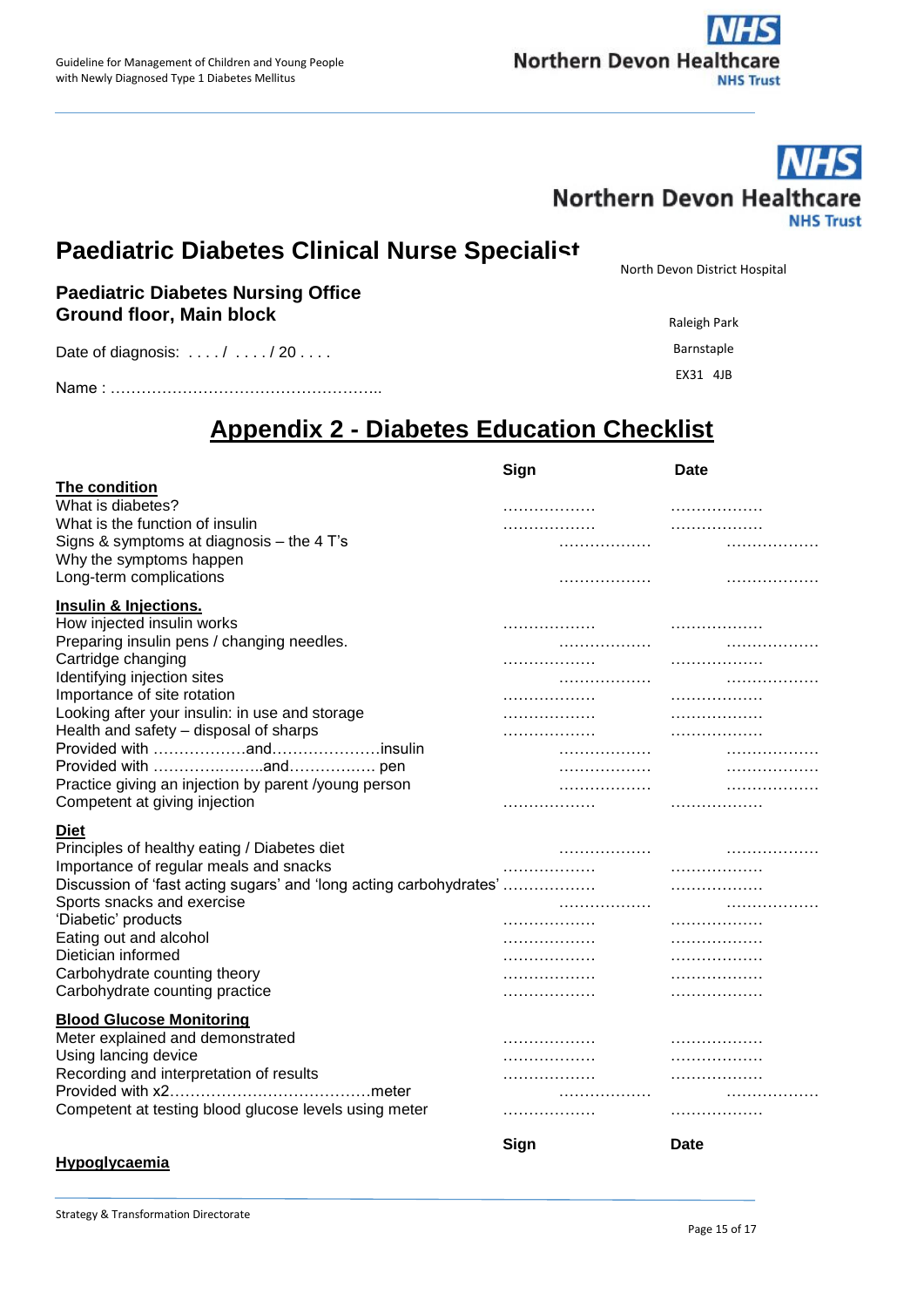Guideline for Management of Children and Young People with Newly Diagnosed Type 1 Diabetes Mellitus



| with Newly Diagnosed Type I Diabetes Menitus                                                                     |             |   |   |              | <b>NHS Irust</b> |  |
|------------------------------------------------------------------------------------------------------------------|-------------|---|---|--------------|------------------|--|
| What is hypoglycaemia?                                                                                           |             |   |   |              | <del>.</del>     |  |
| Why it occurs                                                                                                    |             |   |   | .            | .                |  |
| Signs and symptoms                                                                                               |             |   |   | .            | .                |  |
| Treatment                                                                                                        |             |   |   | .            | .                |  |
| Awareness and prevention                                                                                         |             |   |   | .            |                  |  |
|                                                                                                                  |             |   |   |              |                  |  |
| Diabetes hyperglycemia and ketoacidosis                                                                          |             |   |   |              |                  |  |
| What is hyperglycaemia?                                                                                          |             |   |   |              |                  |  |
| What is ketoacidosis?                                                                                            |             |   |   | .            | .                |  |
| Why it occurs                                                                                                    |             |   |   | .            | .                |  |
| Signs and symptoms                                                                                               |             |   |   | .            | .                |  |
| Importance of early detection                                                                                    |             |   |   |              | .                |  |
| Awareness and prevention                                                                                         |             |   |   | .            | .                |  |
| Treatment                                                                                                        |             |   |   | .            | .                |  |
|                                                                                                                  |             |   |   |              |                  |  |
| <b>Ketone testing</b>                                                                                            |             |   |   |              |                  |  |
| How to test for ketones in the blood                                                                             |             |   |   |              |                  |  |
| Interpretation of results (fasting/ illness/insulin deficit)                                                     |             |   |   | .            | .                |  |
| What action to take                                                                                              |             |   |   | .            | .                |  |
|                                                                                                                  |             |   |   |              |                  |  |
| <b>Illness</b>                                                                                                   |             |   |   |              |                  |  |
| What happens with diabetes in times of illness?                                                                  |             |   | . |              | .                |  |
| Discussion of 'Sick Day Rules'                                                                                   |             |   |   | .            | .                |  |
| <b>Healthcare Professionals</b>                                                                                  |             |   |   |              |                  |  |
| Psychologist informed                                                                                            |             |   |   |              |                  |  |
| Diabetes consultant informed                                                                                     |             |   |   | .            |                  |  |
|                                                                                                                  |             |   |   | .            | .                |  |
| <b>GP</b> letter<br>Faxed                                                                                        | posted      |   |   | .            |                  |  |
|                                                                                                                  |             |   |   |              |                  |  |
| Date referred to retinal screening? (refer on diagnosis at any age)                                              |             |   |   | .            |                  |  |
| Research project (ADDRESS 2) – inform research nurse if interest                                                 |             |   |   | .            | .                |  |
| <b>School</b>                                                                                                    |             |   |   |              |                  |  |
|                                                                                                                  |             |   |   |              |                  |  |
| Written information given/ sent to school                                                                        |             |   |   |              |                  |  |
|                                                                                                                  |             |   |   |              |                  |  |
| Meeting with school staff arranged                                                                               |             |   |   |              |                  |  |
| .                                                                                                                |             |   |   |              |                  |  |
|                                                                                                                  |             |   |   |              |                  |  |
| Message left for school nurse                                                                                    |             |   |   |              | Date sent        |  |
|                                                                                                                  |             |   |   |              |                  |  |
| <b>Social</b>                                                                                                    |             |   |   |              |                  |  |
| Disability living allowance                                                                                      |             |   |   | .            |                  |  |
| Travel / holidays                                                                                                |             |   |   | .            |                  |  |
| Alcohol / drugs                                                                                                  |             |   |   | .            | .                |  |
| Sex, contraception and pregnancy                                                                                 |             |   |   | .            | .                |  |
| On completion please ask parent and child to sign the form below:                                                |             |   |   |              |                  |  |
| I have discussed all of the above information with the clinical nurse specialist for paediatric diabetes. I have |             |   |   |              |                  |  |
| been given the opportunity to ask any questions that have arisen. I know that the learning process is lifelong   |             |   |   |              |                  |  |
|                                                                                                                  |             |   |   |              |                  |  |
| and that I can call to ask questions in the future.                                                              |             |   |   |              |                  |  |
|                                                                                                                  |             |   |   |              |                  |  |
| I feel that I would like to know more about                                                                      |             |   |   |              |                  |  |
|                                                                                                                  |             |   |   |              |                  |  |
|                                                                                                                  | <b>Date</b> | . |   | Relationship |                  |  |

**Signed ………………………………… Date ………..**

Strategy & Transformation Directorate